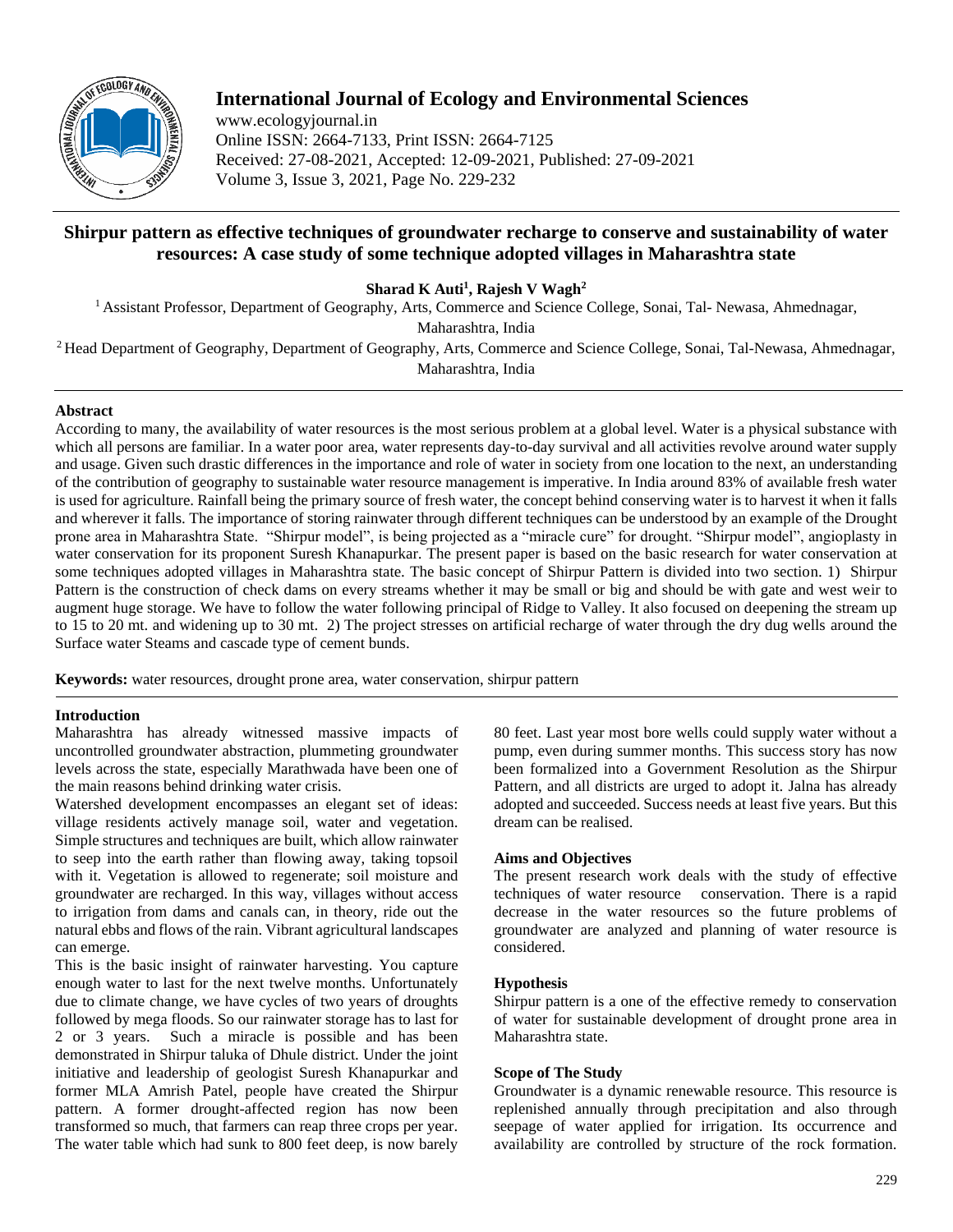Geomorphological and hydrological set up and hydrometerological conditions. Due to increased demand for domestic, industrial and agricultural needs and limited surface water resources, there was rapid exploitation of groundwater resources.

This intensive development had led to critical situation result in manifestation of problems like decline groundwater levels shortage of water supply etc. therefore, there was an urgent needs to check this trend and to take suitable measures to augment groundwater resources to make the existing groundwater structures sustainable.

### **Impact of Widening Deepening of Riverbed on Groundwater**

According to Senior Hydrogeologist Himanshu Kulkarni, also a signatory of the Dec 2014 submission, a stream channel in basalt strata represents a groundwater discharge zone. This is the lowest hydraulic head for the aquifer and "locus of various lowest points of the cross section of the watershed". This is not a natural groundwater recharge zone. Some recharge into aquifers can happen from here only seasonally. Moreover, aquifers are "The last remaining vestige of the 'natural state' of many aquifers, clearly indicating that the limits of exploitation will clearly be breached in the absence of any forward linkage to a demand management component of groundwater from these huge 'wells' excavated under this much touted model."

#### **Basic theme of Shirpur Pattern**

Deccan basalt rock lies below the top soil. This rocky layer is impermeable and not much water percolates down. Below this layer lies Murrum (red gravel), which holds water and this can be drawn from wells and borewells. Basic theme of pattern is to remove the rocky layer, so that water percolates into murrum. "The nullahs were also widened as more the volume of water, more is the pressure it exerts on soil. After the rocky layer was removed, the streams were deepened by at least 20 feet. Small 'door-less' concrete dams were constructed. The weirs (water blocking walls on streams) do not have gates, so the water flows downstream only after the dam is full. "The volume of water that percolates down in this method is eight times the storage capacity of a check dam. This is like angioplasty of streams, as it recharges the groundwater by removing obstructions through pressure. The geologist stressed that the old methods of water conservation won't work because of the change in rainfall pattern.



**Fig 1:** A water conservation system in Shirpur



**Fig 2:** Geologist Suresh Khanapurkar



**Fig 3**



**Fig 4**

#### **Study Area**

**A. Case Study of Two Villages who adopt the shirpur pattern** 

The Shirpur pattern propogated by Suresh Khanapurkar has been widely criticised but also accepted by many villages in Maharashtra. A local organisation called Jan Kalyan Samiti operates in the area of Latur-Beed and has implemented Shirpur pattern structures through Gram Panchayats of several villages in the area. Daityanandur, Eknath Wadi are such villages.

### **Village 1-Daityanandur**

Daityanandur has more than 400 wells across 840 hectares of land. Water scarcity was prevalent at the onset of summer forcing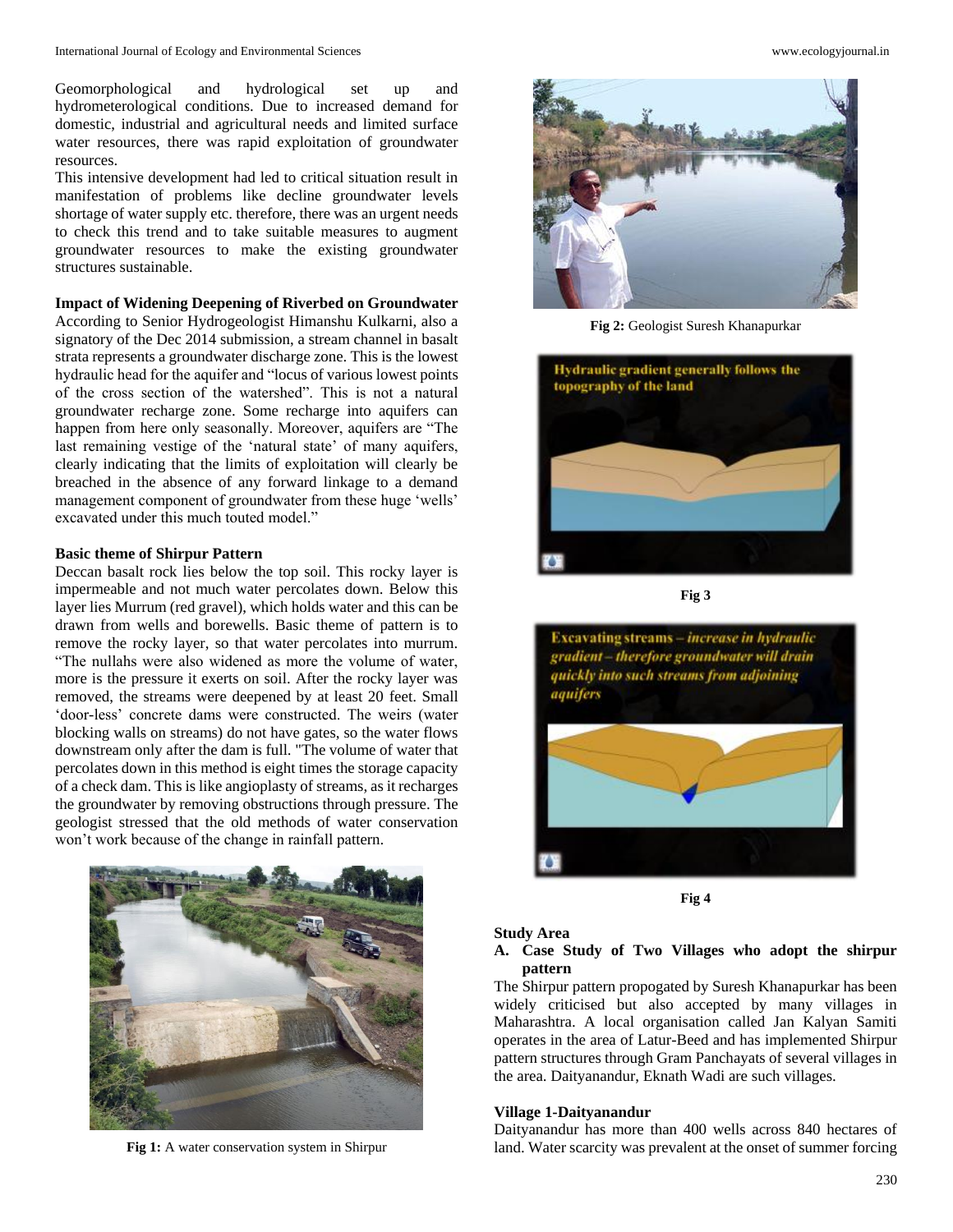the villagers to migrate to cities for better jobs since the crop productivity was restricted to one crop a year. But after building a Shirpur structure in 2012-13, they now grow two crops a year and people prefer staying in the village than going to nearby towns and cities for work.

## **Village 2-Eknath Wadi**

Eknath Wadi's story is similar. It faced severe water problems and was spending a whopping Rs. 20,000 per day at the onset of summer for 4 tankers which would supply just drinking water. To do away with this financial burden, the villagers decided to create a common fund and make their own water structure. The estimated cost of constructing the Shirpur structure through government channels was about Rs. 18 lakhs while building it on their own would cost around a half of that. They didn't need any more convincing on the direction they should take.

Today, the oldest well in the village which used to be dry until 2013, is still filled with water. With the investment coming in directly from farmers, the Gram Panchayat became a nodal agency to monitor the work that was being carried out. In less than a month, the task at hand was completed. While several farmers did not agree to give land for the Shirpur structure, they gave in once they were convinced that it would work.

Both the villages of Daityanandur and Eknath Wadi have recharged their wells and are self-dependent for drinking water and irrigation needs. Villagers say that they get 10 times more water than they used to get all thanks to the Shirpur structure but it's more likely that all this happened because of abundant rainfall recieved in 2013. In addition to the improvement in their water situation, the silt that is being excavated during the construction of the Shirpur structure is also being used to make *kachcha* (temporary) roads for farmers to be able to transport their goods to the nearby towns.



**Fig 5:** The Shirpur structure in Daitynandur



**Fig 6:** Drinking water well at Daityanandur

# **B. Case study of villegers from shirpur Tshshil of Dhule District**

Shirpur which was otherwise an obscure town has become a case study now. While most places in Marathwada have parched lands and dry water taps, farmers in Shirpur boast of cultivating not one, but three to four crops in a year. During April-May, cultivating cotton is considered to be a risk as it requires a lot of water, but in Shirpur, the story is different. The farmers start sowing cotton seeds towards end of April, even before the arrival of monsoon. Like most places in Marathwada, Shirpur too is not unfamiliar with water shortage. The area receives an average rainfall of around 650mm with most of the rainwater draining into Tapi River. Groundwater which was found 500 to 700 feet deep is now just 100 feet away. Most farmers in Shirpur testified to the fact that their income has increased significantly because of this model.

- 1. Suman Dhonde, a farmer from Godi village near Shirpur, told after a check dam was built, there has been a two-fold increase in his income. The groundwater level in borewell increased. I can plant the second crop even when rainfall was not adequate.
- 2. Another farmer from Shirpur, Vijay Patil considers himself lucky. "Four months after he purchased the farm, they dug up the nearby nullah and water level in the borewell went up. Unfortunately, two years of below average rainfall has dried up the nullah or could have gone for the third crop," he said.
- 3. Shantisagar Jadhav, a farmer from Bhatpura village and his joint family has a 15-acre land. His share is six acres. "Thanks to the Shirpur Pattern, I have cultivated three crops – cotton, wheat and lady finger. Now, himself-employed and his annual income is around Rs 5 lakh.

#### **Conclusion**

Prior to the project there was sever scarcity of drinking water and water for irrigation. Day by day the water level was depleting and the farmers used to lower the pipes in the bore well and tube wells to draw water from the deeper aquifer. Near about 85% of the study area was non is rainfed and non-commanded. After the implementation of shirpur pattern sufficient water for irrigation, drinking and domestic use is available in summer (Dry) season also.

The project implemented was proved to be successful. Such type of project with the Angioplasty in Water conservation if taken on small streams in all the mini and micro watershed of the entire Maharashtra there will be not be tanker fed village and for all villages in rainfed and non-command area water will be available for second crop. Total eradication of flood and scarcity is possible maximum within ten years.

#### **References**

- 1. Water Resources Conceptual Framework, AAG Center for Global Geography Education.
- 2. Traditional Water Conservation Methods in India
- 3. K J Joy, The much talked about Shirpur Model in Maharashtra Saturday 14 September2013
- 4. Kailas Vasant Patil, Shaik Faruk Ismail Shirpur Pattern: Water Conservation and Sustainability.
- 5. SANDRP, Digging deeper into water scarcity after watershed development, Posted on May 19, 2015.